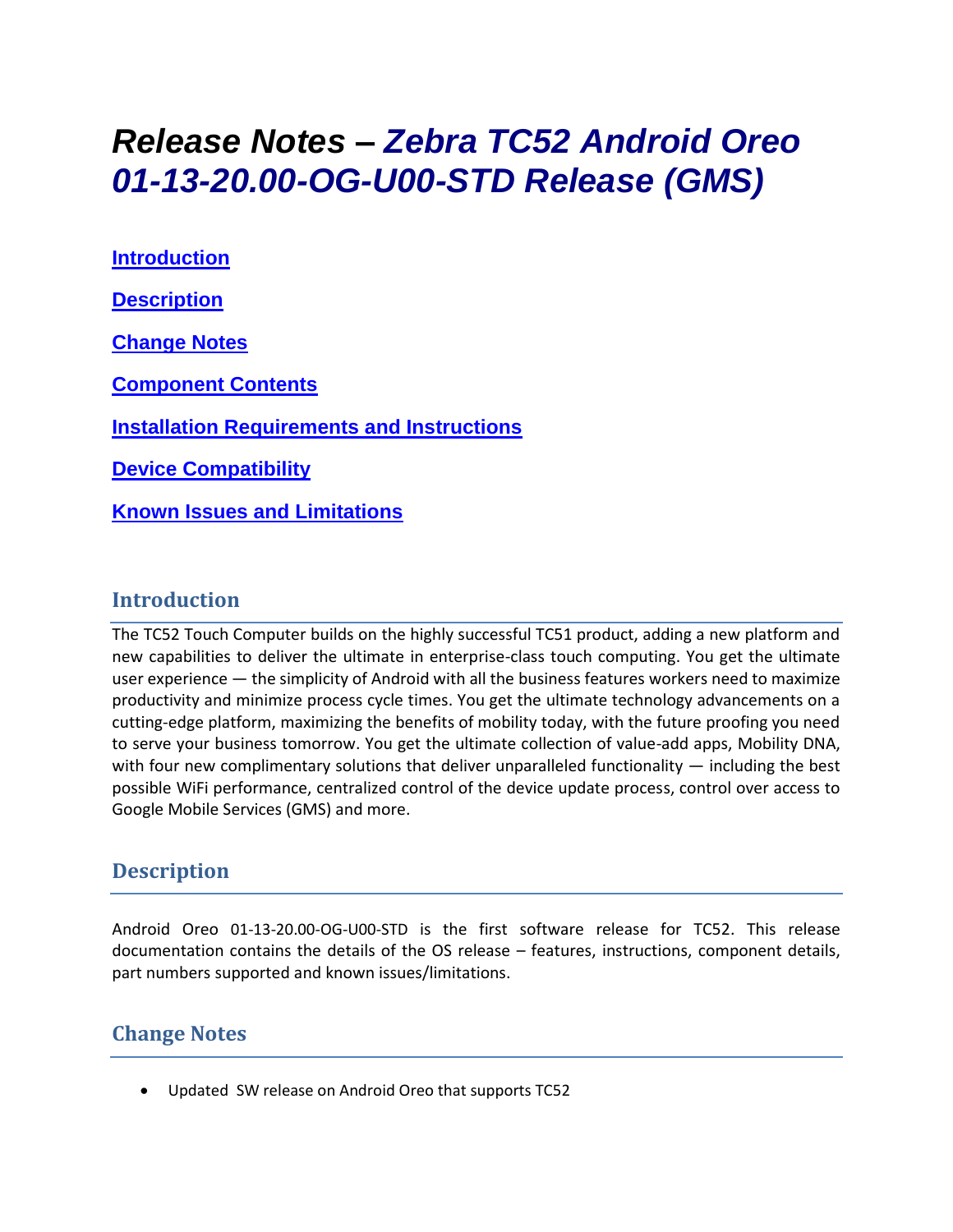- Integrates Zebra Value Adds as listed in the **Component Version Info** section
- Multi User Support
- Scanner : Simultaneous Front Camera & Imager access for VLC
- GMS-Restricted Phase 2
- TC52 : VOIP CISCO/ WFC
- Security patch level updates

#### <span id="page-1-0"></span>**Component Contents**

| Package Name                                                                          | <b>Description</b> |
|---------------------------------------------------------------------------------------|--------------------|
| HE_RECOVERY_FULL_OSUPDATE_13_20_U00.ZIP   Full Package Update includes all components |                    |

## <span id="page-1-1"></span>**Component Version Info**

| <b>Component</b>                      | <b>Version</b>                                                            |
|---------------------------------------|---------------------------------------------------------------------------|
| <b>Build Number</b>                   | 01-13-20.00-OG-U00-STD                                                    |
| AnalyticsMgr                          | 2.4.0.1140                                                                |
| <b>Audio (Microphone and Speaker)</b> | 0.23.0.0                                                                  |
| <b>Battery Management</b>             | Version: 1.4.2                                                            |
| <b>Bluetooth Pairing Utility</b>      | Version 3.14                                                              |
| Camera                                | Front Camera Version: OmniVision OV5675<br><b>Rear Camera Version: NA</b> |
| CradleUtility                         | 1.01                                                                      |
| <b>Data Analytics</b>                 | 3.4.0.1153                                                                |
| <b>DataWedge</b>                      | 7.1.26                                                                    |
| <b>Device Central</b>                 | 1.0.6.2                                                                   |
| <b>Diagnostic Tool</b>                | 1.16.1.1                                                                  |
| <b>EMDK</b>                           | 7.1.8.2108                                                                |
| <b>Enterprise Browser</b>             | 2.0.0.0                                                                   |
| <b>Enterprise Keyboard</b>            | 2.0.1.9                                                                   |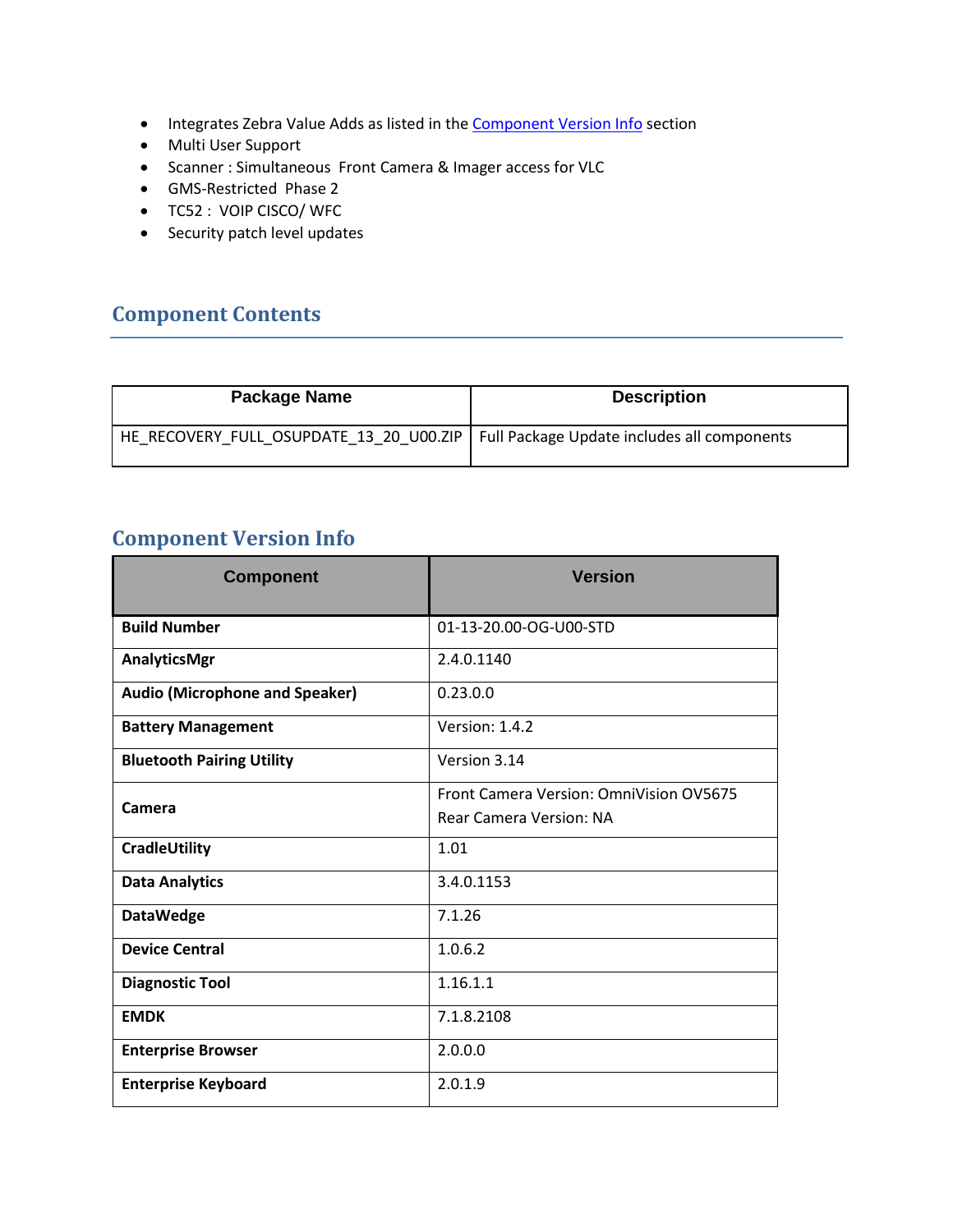| Fota                                  | 1.0.0.3                 |
|---------------------------------------|-------------------------|
| <b>MX</b>                             | MXMF version: 8.3.0.4   |
| <b>OSX</b>                            | QCT.81.8.9.7            |
| <b>Rxlogger</b>                       | Version 5.4.12.0        |
| <b>Scanning Framework</b>             | 20.8.47.0               |
| <b>Security Patch Level</b>           | Nov 1, 2018             |
| <b>WorryFree Wifi Analyzer</b>        | 3.2.13                  |
| <b>StageNow</b>                       | Version 3.2.1.0         |
| <b>Touch panel firmware</b>           | v08                     |
| <b>WLAN</b>                           | FUSION_QA_2_1.2.0.006_O |
| Zebra BlueTooth                       | 1.3                     |
| Zebra Volume Control (ZVC)            | 2.1.0.13                |
| <b>PSSSmartConfig (post-load)</b>     | V2.0                    |
| <b>PSSCartCalibration (post-load)</b> | V <sub>2.0</sub>        |

# <span id="page-2-0"></span>**Installation Requirements and Instructions**

[https://www.zebra.com/content/dam/zebra\\_new\\_ia/en-us/software/operating-system/helios/oreo-os](https://www.zebra.com/content/dam/zebra_new_ia/en-us/software/operating-system/helios/oreo-os-update-instructions.pdf)[update-instructions.pdf](https://www.zebra.com/content/dam/zebra_new_ia/en-us/software/operating-system/helios/oreo-os-update-instructions.pdf)

# <span id="page-2-1"></span>**Device Compatibility**

This software release has been approved for use on the following devices.

|                           | <b>Operating</b> |
|---------------------------|------------------|
| <b>Device Part Number</b> | <b>System</b>    |
| TC520K-1PEZU4P-A6         | Android O        |
| TC520K-1PF7U4P-NA         | Android O        |
| TC520K-1PF7U4P-IA         | Android O        |